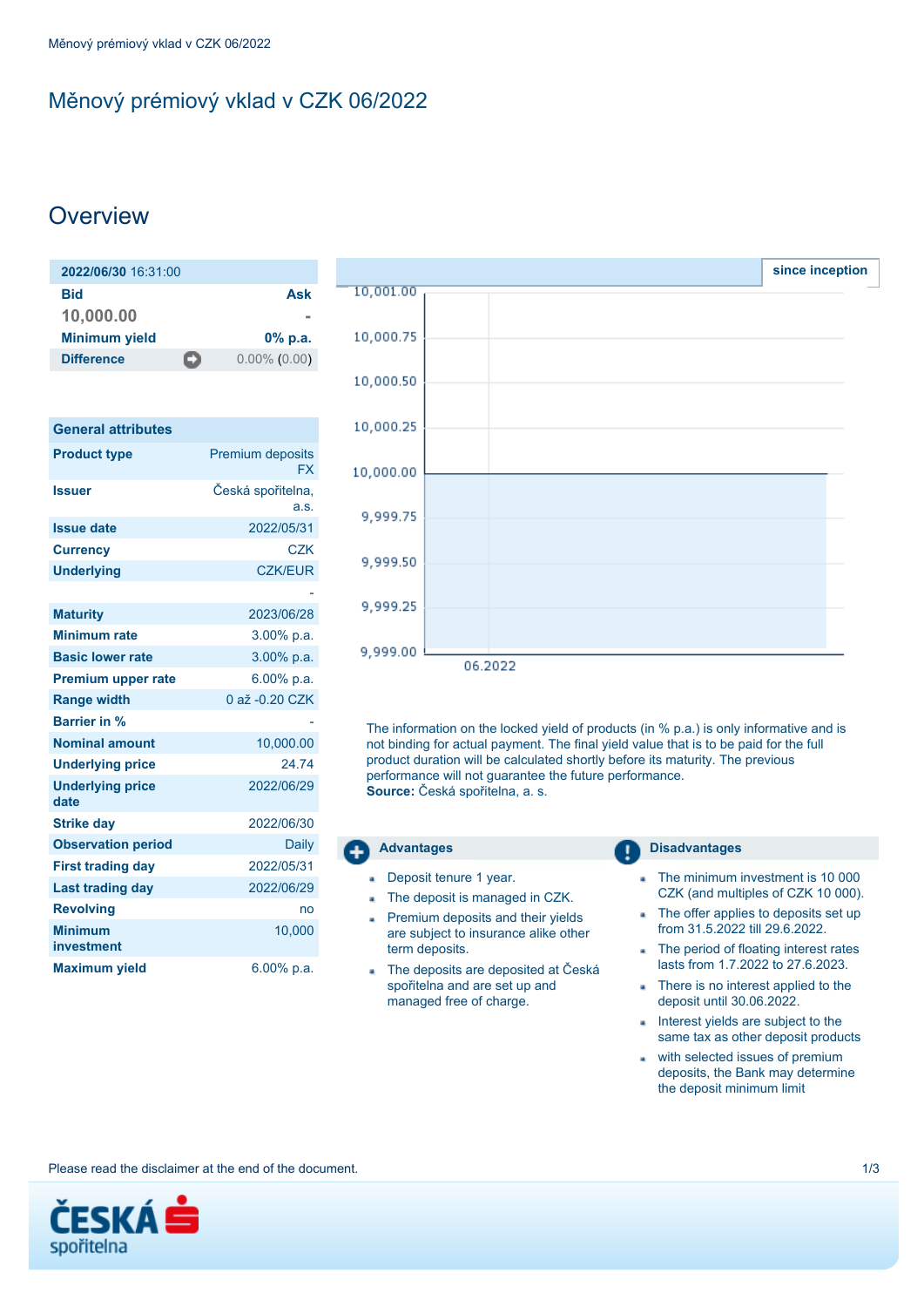### **Description Yield Calculation**

Interest at a rate of 3,00 % or 6,00 % p. a. is paid on the premium deposit every day. The higher interest rate will be applied if the CZK/EUR exchange rate as announced by CNB for the respective day is inside the determined range (including limiting values). Thus the resulting deposit yield will be a sum of the yields for individual interest days. The first determining range will be set pursuant to the exchange rate as announced by CNB on 30.6.2022. The limit of the determining range will be 20 heller (CZK) below the rate. The yield depends on the development of the CZK/EUR exchange rate as announced by CNB for every day. The higher yield falls on the day that CZK becomes stronger in the determined range in comparison with its rate at the beginning of the month. The determining range for the determination of the premium will be set monthly pursuant to the current value of the exchange rate, in the range from CZK 0 to -0.20. Principal and yield payout from 28.6.2023.

#### **Secondary market**

The premium deposit with the features as stated above may only be set up till deposits in the amount corresponding to the type of premium deposit as determined by the Bank have been paid down. Currency premium deposits may be terminated ahead of schedule at ČS branches at any time. In such a case, however, a fee amounting to 2% of the withdrawn amount is charged due to additional bank costs.

Please read the disclaimer at the end of the document. 2/3